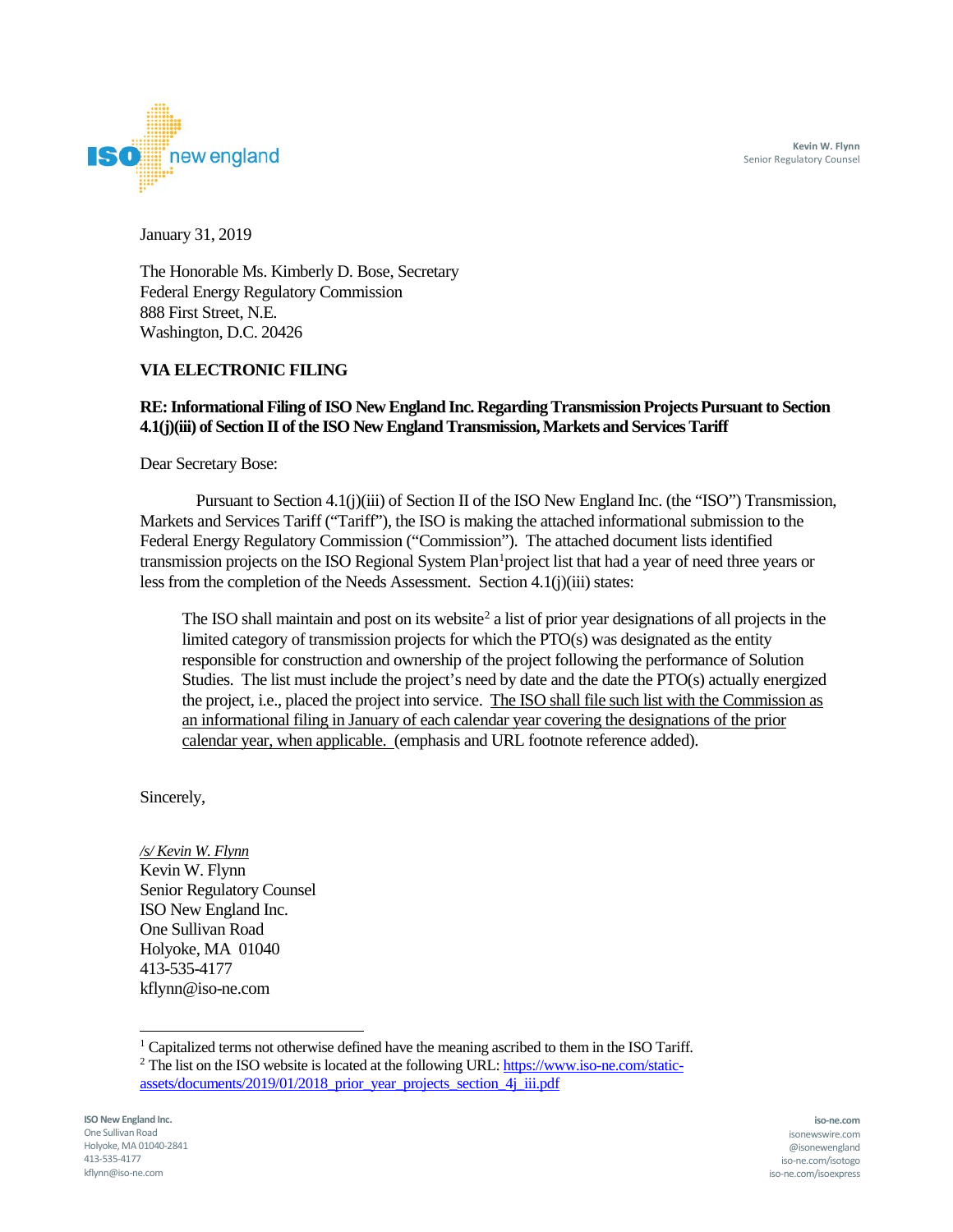# **ISO New England Inc. 2018 Prior Year List of Projects Designated to the PTOs Attachment K, Section 4.1(j)(iii) Changes from the 2017 list are indicated in red**

| <b>Key Study Area</b>                             | <b>Project ID</b> | <b>Solution Component (Project)</b>                                                                                                                                                                                                                      | <b>Transmission</b><br>Owner<br><b>Responsible for</b><br>the Project | Need-By-Date  | <b>Actual In-</b><br>service Date |
|---------------------------------------------------|-------------------|----------------------------------------------------------------------------------------------------------------------------------------------------------------------------------------------------------------------------------------------------------|-----------------------------------------------------------------------|---------------|-----------------------------------|
| Southeastern<br>Massachusetts<br>and Rhode Island | 1714              | New Grand Army 115 kV GIS<br>switching station built to BPS<br>standards, remote terminal station<br>work (Brayton Point and Somerset)<br>& loop E-183E, F-184, X3 and W4<br>lines (associated with RSP $1742$ ) <sup>1</sup>                            | <b>National Grid</b>                                                  | Prior to 2016 | TBD <sup>2</sup>                  |
| Southeastern<br>Massachusetts<br>and Rhode Island | 1742              | Remote terminal station work<br>(Wampanoag and Pawtucket 115<br>kV) for new 115 kV Grand Army GIS<br>switching station to tie the E-183E,<br>F-184, X3 and W4 lines (Associated<br>with RSP 1714)                                                        | <b>National Grid</b>                                                  | Prior to 2016 | <b>TBD</b>                        |
| Southeastern<br>Massachusetts<br>and Rhode Island | 1715              | Upgrades at Brayton Point (new 115<br>kV breaker, new 345/115 kV<br>transformer and upgrades to E183E,<br>F184 station equipment)                                                                                                                        | <b>National Grid</b>                                                  | Prior to 2016 | <b>TBD</b>                        |
| Southeastern<br>Massachusetts<br>and Rhode Island | 1716              | Increase clearances on E-183E & F-<br>184 lines between Brayton Point &<br>Grand Army (~1.5 miles each)                                                                                                                                                  | <b>National Grid</b>                                                  | Prior to 2016 | <b>TBD</b>                        |
| Southeastern<br>Massachusetts<br>and Rhode Island | 1717              | Separate X3/W4 DCT and<br>reconductor X3, W4 lines between<br>Somerset and Grand Army (~2.7<br>miles each). Reconfigure Y2 and Z1                                                                                                                        | <b>National Grid</b>                                                  | Prior to 2016 | <b>TBD</b>                        |
| Southeastern<br>Massachusetts<br>and Rhode Island | 1718              | Robinson Ave 115 kV circuit breaker<br>addition and reterminate Q10 line                                                                                                                                                                                 | <b>National Grid</b>                                                  | Prior to 2016 | <b>TBD</b>                        |
| Southeastern<br>Massachusetts<br>and Rhode Island | 1719              | Install 45.0 MVAR capacitor bank at<br><b>Berry Street</b>                                                                                                                                                                                               | <b>National Grid</b>                                                  | Prior to 2016 | <b>TBD</b>                        |
| Southeastern<br>Massachusetts<br>and Rhode Island | 1720              | Separate N12/M13 DCT &<br>reconductor N12 & M13 between<br>Somerset and Bell Rock (~3.5 miles)                                                                                                                                                           | <b>National Grid</b>                                                  | Prior to 2016 | <b>TBD</b>                        |
| Southeastern<br>Massachusetts<br>and Rhode Island | 1721              | Reconfigure Bell Rock to breaker<br>and a half station, split M13 line at<br>Bell Rock and terminate 114 line at<br>Bell Rock. Install new breaker in<br>series with N12/D21 tie breaker,<br>upgrade D21 line switch and install<br>37.5 MVAR capacitor. | <b>National Grid</b>                                                  | Prior to 2016 | <b>TBD</b>                        |
| Southeastern<br>Massachusetts<br>and Rhode Island | 1722              | Extend Line 114 - Dartmouth town<br>line (Eversource- NGRID border) to<br>Bell Rock (~4.2 miles)                                                                                                                                                         | <b>National Grid</b>                                                  | Prior to 2016 | <b>TBD</b>                        |

<span id="page-1-0"></span> <sup>1</sup> Project names are listed as they appear in the ISO New England Regional System Project List.

<span id="page-1-1"></span><sup>2</sup> "TBD" or "To be determined" indicates that the project has not yet been placed into service.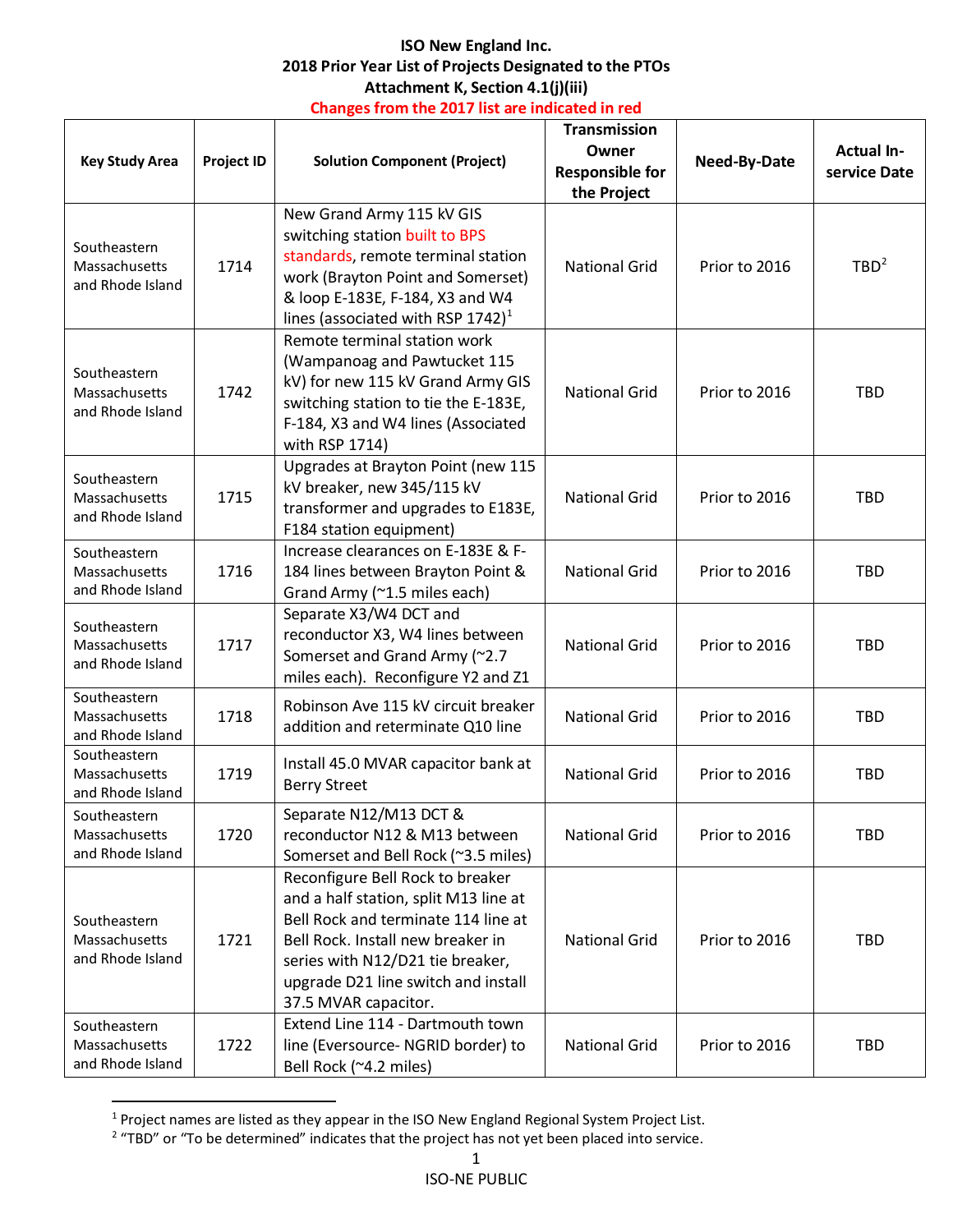### **ISO New England Inc. 2018 Prior Year List of Projects Designated to the PTOs Attachment K, Section 4.1(j)(iii) Changes from the 2017 list are indicated in red**

| <b>Key Study Area</b>                             | <b>Project ID</b> | <b>Solution Component (Project)</b>                                                                                                                             | <b>Transmission</b><br>Owner<br><b>Responsible for</b><br>the Project | <b>Need By Date</b>        | <b>Actual In-</b><br>service Date |
|---------------------------------------------------|-------------------|-----------------------------------------------------------------------------------------------------------------------------------------------------------------|-----------------------------------------------------------------------|----------------------------|-----------------------------------|
| Southeastern<br>Massachusetts<br>and Rhode Island | 1730              | Extend the 115 kV 114 line from<br>Eversource/National Grid border to<br><b>Industrial Park Tap</b>                                                             | Eversource                                                            | Prior to 2016              | <b>TBD</b>                        |
| Southeastern<br>Massachusetts<br>and Rhode Island | 1731              | Install 35.3 MVAr 115kV capacitors<br>at High Hill Substation #644 and<br>Wing Lane Substation #624                                                             | Eversource                                                            | Prior to 2016              | <b>TBD</b>                        |
| Southeastern<br>Massachusetts<br>and Rhode Island | 1736              | Reconductor the 108 line from<br>Bourne Substation #917 to Horse<br>Pond Tap                                                                                    | Eversource                                                            | 2016                       | October 2018                      |
| Southeastern<br>Massachusetts<br>and Rhode Island | 1723              | Reconductor L14 and M13 from Bell<br>Rock to Bates Tap (8.3 miles each)                                                                                         | <b>National Grid</b>                                                  | Prior to 2016              | <b>TBD</b>                        |
| Southeastern<br>Massachusetts<br>and Rhode Island | 1735              | Replace wave trap on 114 line at<br><b>Tremont Substation #713</b>                                                                                              | Eversource                                                            | Prior to 2016              | <b>TBD</b>                        |
| Southeastern<br>Massachusetts<br>and Rhode Island | 1732              | Loop 201-502 line into Medway<br>#65 Substation to form the 201-<br>502N and 201-502S lines                                                                     | Eversource                                                            | Prior to 2016              | <b>TBD</b>                        |
| Southeastern<br>Massachusetts<br>and Rhode Island | 1737              | Replace disconnect switches 107A,<br>107B, 108A and 108B on Line 323 at<br>West Medway Substation #446.<br>Replace 8 line structures with taller<br>structures. | Eversource                                                            | 2018                       | <b>TBD</b>                        |
| Southeastern<br>Massachusetts<br>and Rhode Island | 1728              | Build a new Carver to Kingston 115<br>kV line and Carver terminal                                                                                               | Eversource                                                            | 2016                       | <b>TBD</b>                        |
| Southeastern<br>Massachusetts<br>and Rhode Island | 1729              | Install a new bay position at<br>Kingston for Carver line                                                                                                       | Eversource                                                            | 2016                       | <b>TBD</b>                        |
| Southeastern<br>Massachusetts<br>and Rhode Island | 1734              | Reconductor/Upgrade 112 Line<br>Tremont Substation #713 to<br>Industrial Tap and terminal<br>equipment                                                          | Eversource                                                            | 2016                       | <b>June 2018</b>                  |
| Southeastern<br>Massachusetts<br>and Rhode Island | 1726              | Separate the 135/122 DCT lines -<br>West Barnstable to Barnstable                                                                                               | Eversource                                                            | Prior to 2018 <sup>3</sup> | TBD                               |
| Southeastern<br>Massachusetts<br>and Rhode Island | 1727              | <b>Retire Barnstable SPS</b>                                                                                                                                    | Eversource                                                            | Prior to 2018 <sup>3</sup> | <b>TBD</b>                        |

<span id="page-2-1"></span><span id="page-2-0"></span><sup>&</sup>lt;sup>3</sup> These contingency scenarios in the Cape Cod subarea were non-convergent in at least one study case for projected 2018 system conditions; as such, their Year of Need for the Cape Cod subarea needs were set to coincide with that study year and respective projected New England net load. Sine non-converged solutions are an indication of severe system performance concerns, the actual year of need is likely to be before 2018.